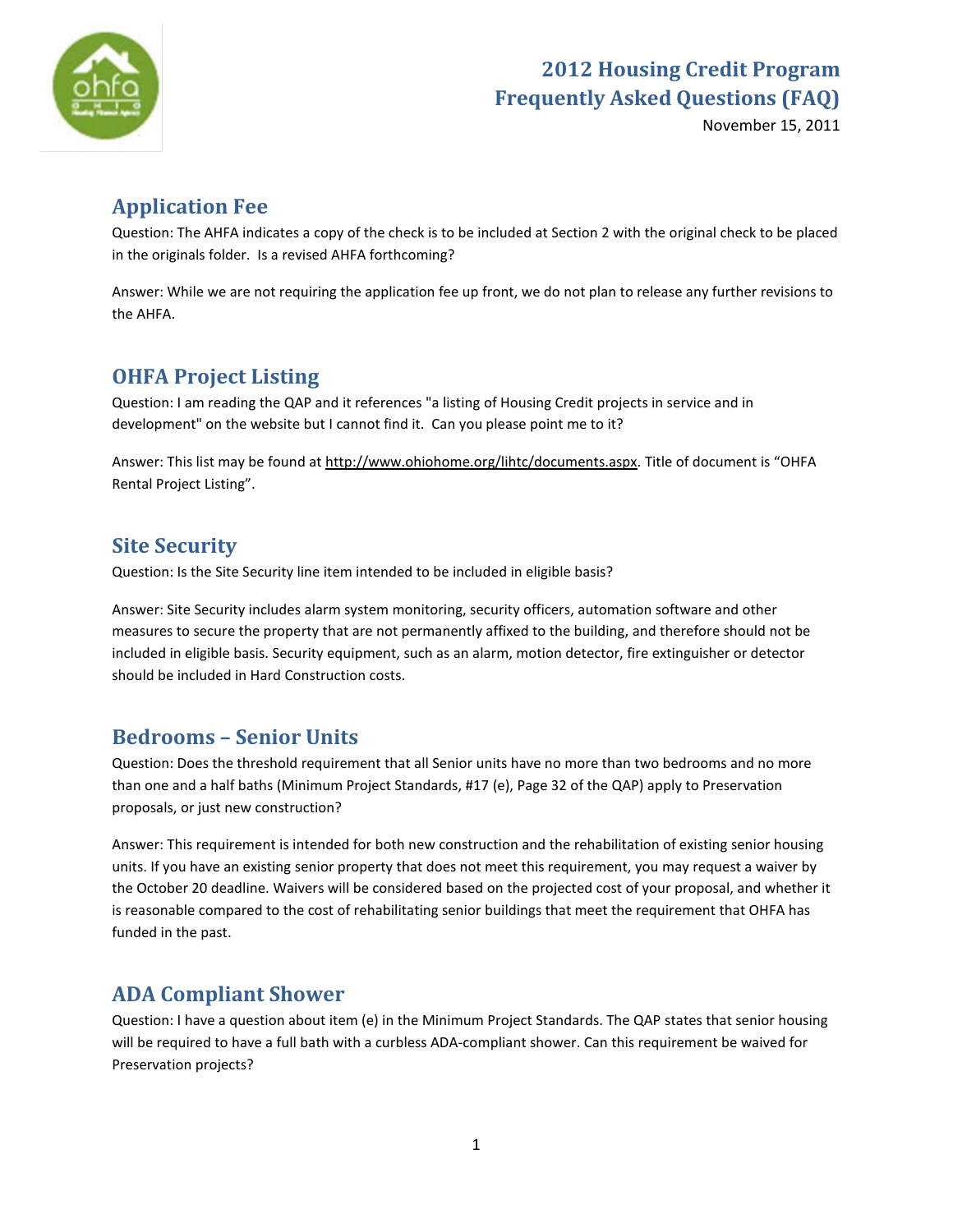

November 15, 2011

Answer: This requirement is intended for both new construction and the rehabilitation of existing senior housing units. You may request a waiver of this requirement for an existing senior property. Waivers will be considered based on the feasibility of converting an existing bathroom and on the needs of the senior population residing at the property.

#### **Minimum Unit Size**

Question: We are requesting clarification of the OHFA requirement for minimum unit size.

Our project is a moderate rehab but we are reconfiguring the tenant demising walls in order to convert existing efficiency units to one-bedroom or two-bedroom apartment units. In this moderate rehab scope, do we need to comply with the minimum unit size requirement for new construction?

Answer: Since your proposal is the rehabilitation of existing housing units, the minimum unit sizes will not apply.

Please note that the Selection Process for competitive housing credits includes a Project Functionality category, in which layouts and square footage are to be appropriate for the development.

#### **Capital Needs Assessment Requirements for Adaptive Reuse Projects**

Question: On Page 31 of the QAP, a capital needs assessment is required for a project proposing to renovate "existing housing units". In our case, the project involves the rehabilitation of an historic hotel into senior housing. The hotel has been out of service for many years, except that part of it was used as a nursing home a generation ago. All internal systems of the building (HVAC, plumbing, electrical) will be replaced. Many walls between rooms will be eliminated. Is this former hotel considered "existing housing units"?

Answer: This proposal is not considered existing housing units, so a capital needs assessment is not required.

## **Capital Needs/ Physical Needs Assessments and Reliability**

Question: We had a capital needs assessment prepared last fall, which we submitted with our 2011 LIHTC application. This report included a thorough site/building/unit inspection and interviews with the property manager and maintenance staff. Do we need to have an updated report prepared for the upcoming 2012 application?

Answer: The Capital Needs Assessment must be completed or updated if it is more than one year old or submitted with a 2011 application. Any information that may have changed since the CNA was originally completed must be updated.

## **Local Collaboration**

Question: Where should information on local collaboration be included in the application?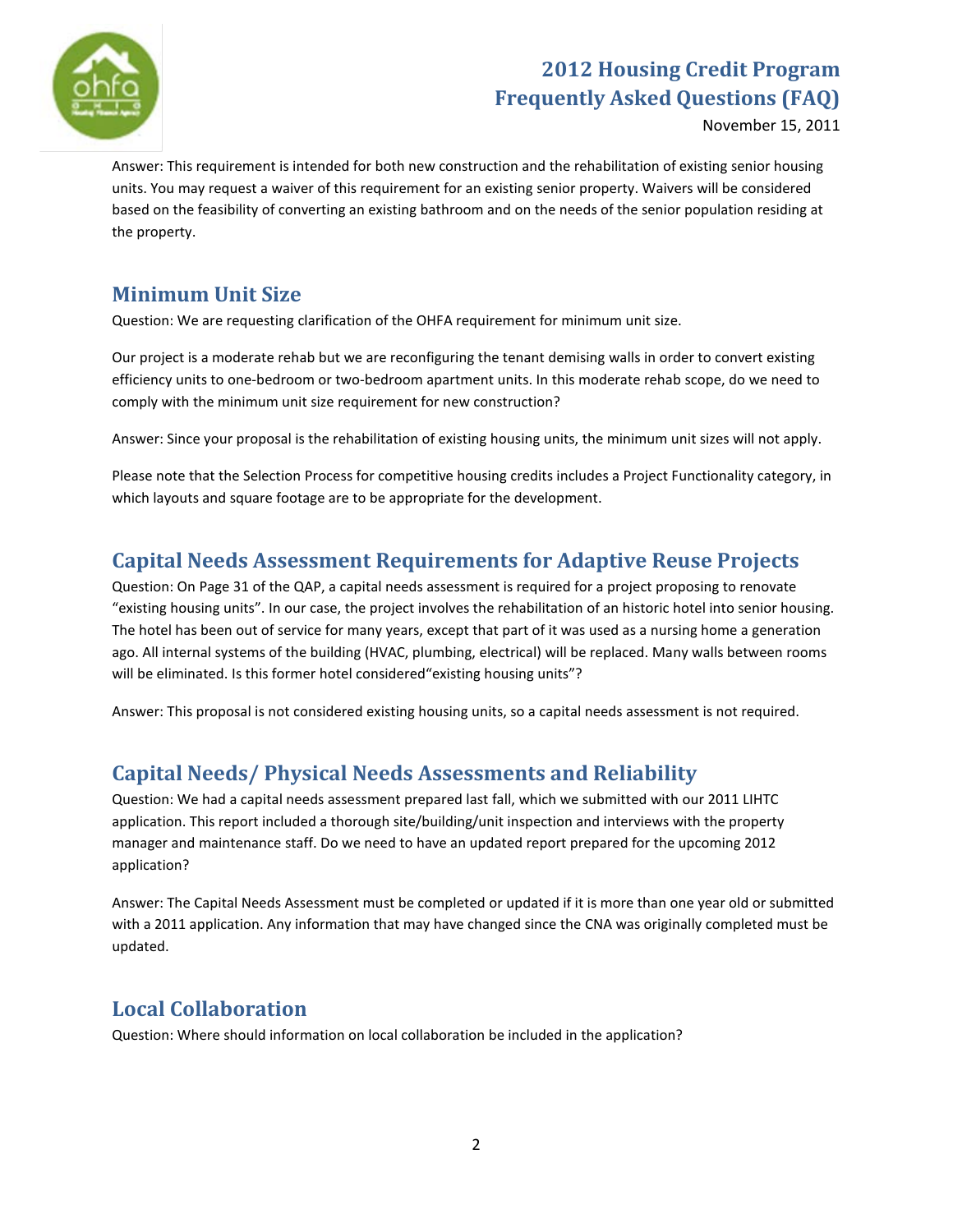

November 15, 2011

Answer: A description of how your proposal meets local collaboration and other selection criteria is to be included on the OHFA Narrative Form for Housing Credit Applicants, with any supporting documentation attached to the form.

#### **Market Study Updates**

Question: Despite the language in the QAP apparently permitting use of a market study completed in the past year (used in the prior application round), our market analyst is not sure that OHFA will accept that earlier study rather than requiring an updated study.

Answer: A market study from the 2011 application round must be updated for the 2012 applications. Any information required as part of the report must be updated, and requirements that are new for the 2012 program must be included.

#### **Basis Boost**

Question: Is the basis boost narrative required at the proposal stage or with the final application items?

Answer: A narrative regarding need for the basis boost is to be submitted with the Proposal in November.

#### **Construction Cost Detail**

Question: The 2012 AHFA contains a rather detailed "Construction Cost Detail" tab for Hard Costs and Site Work. Is this tab to be completed at the proposal stage? If so, what level of flexibility (in specific line items) will OHFA allow as line items change during the application process as engineering and architecture drawings progress toward completion?

Answer: The Construction Cost Detail tab is to be completed at the proposal stage. The costs should be reasonably accurate at this stage to the best of your ability and knowledge regarding the proposal. At the time of full application, any changes to line items will be considered and should be justified based on circumstances affecting the proposal.

## **Preservation Pool Eligibility**

Question: Are projects with HUD 221(d)3 financing, but without Section 8 rental subsidy, competing in the Preservation or Geographic pool?

Answer: We have determined that a proposal that meets one of the specific definitions will compete in the Preservation Pool (items a through f on page 24 of the 2012 QAP). A HUD 221(d)(3) or 221(d)(4) project or a Year 15 tax credit property will not be considered unless it meets one of the specific criteria for the Preservation Pool.

#### **Commitment Letters for Project-Based Vouchers**

Question: Housing Authorities (HA) are no longer providing commitment letters for project-based vouchers (PBV) contingent upon an award of LIHTC, which is hampering the development of two Permanent Supportive Housing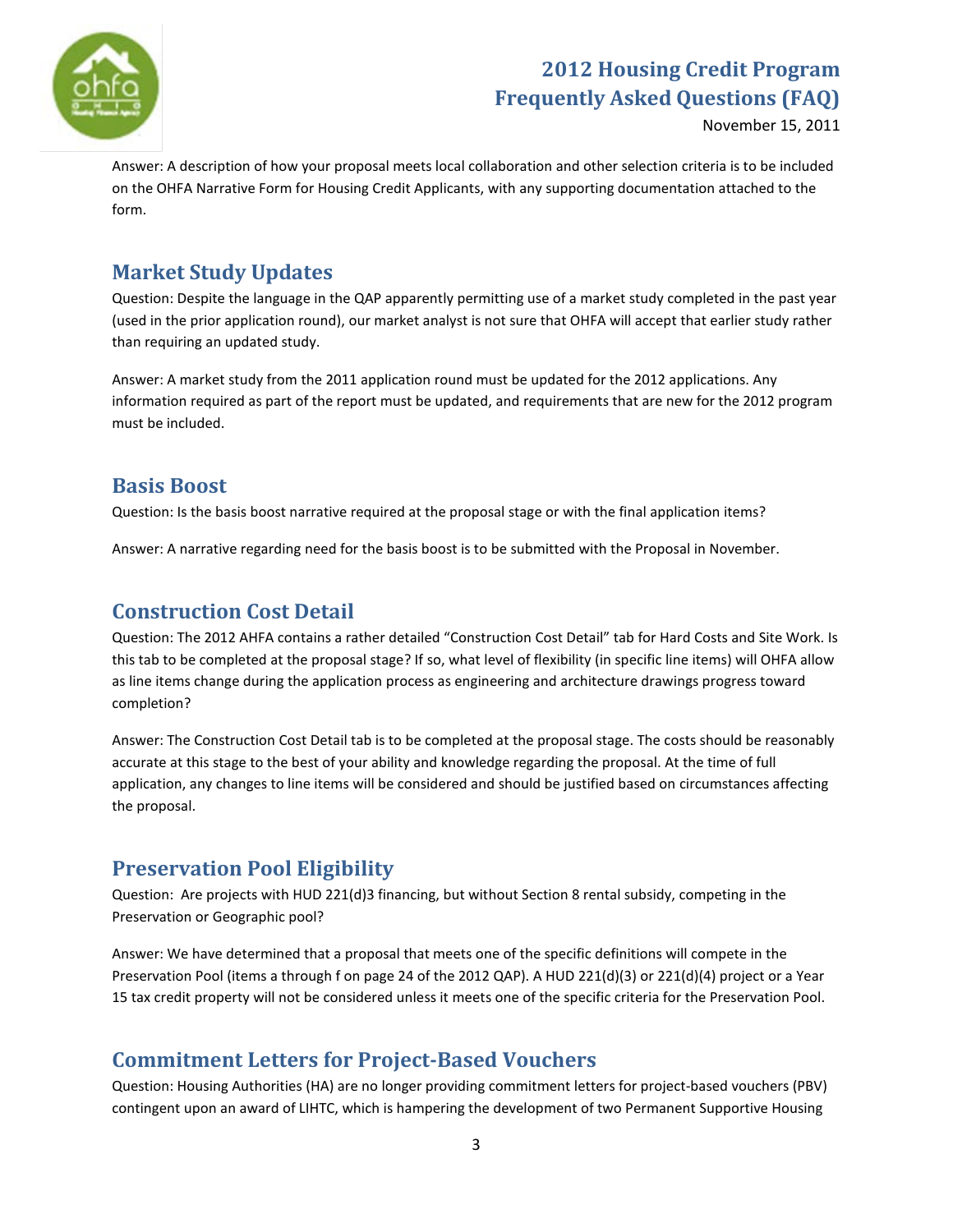

November 15, 2011

(PSH) projects. We hope to get letters of support from the HA's that outline the future process for awarding PBV. We want to be sure that such letters would be understood by OHFA as commitment letters that would satisfy the PSH Pool requirements.

Answer: OHFA will accept a conditional commitment for rental subsidy for at least 50% of the units in a Permanent Supportive Housing application with the initial proposal. A firm commitment of rental subsidy must then be submitted by the final application deadline in order for the project to move forward. A letter from the housing authority that indicates support for your proposal and outlines the process for request and approval of PBV will be acceptable with the proposal submission.

#### **Housing Credit Gap Financing Application Requirements**

Question: The AHFA indicates that if there are current tenants at a property, then a relocation plan and URA form should be attached. I do not see this requirement anywhere in the QAP. Is this relocation plan due at the time of the November proposal or at the time of the July Application?

Answer: The URA information is a requirement of the HDAP program. These items must be submitted with the Final Application in July if the project is seeking Housing Credit Gap Financing in addition to Housing Credits. To apply for Housing Credit Gap Financing in addition to Housing Credits at the Proposal stage, complete the appropriate section of the AHFA, select the appropriate rent elections, and include the gap financing request in the proforma section of the AHFA. A detailed relocation plan for the current residents of an existing property must be submitted with the Proposal in these cases. The other items that are required for gap financing must then be submitted with the Final Application in July if Housing Credits are awarded.

## **Qualified Census Tracts and Basis Boost Justification**

Question: Is the justification for the 130% basis boost required only for developments located outside of a Qualified Allocation Plan (QCT) that are requesting consideration for the boost, or does a project in a QCT also need to provide this justification?

Answer: A justification is only required for proposals outside of a QCT that wish to receive the basis boost.

#### **Developer Fee for Projects subject to USDA RD Assumption and Transfer**

Question: The Minimum Financial Evaluation section of the QAP indicates a developer fee of 10% of total acquisition eligible basis will be permitted for projects that evidence they are subject to HUD Transfer of Physical Assets process in order to transfer the property. Will this fee also apply to projects that are subject to Rural Development loan assumption/transfer process?

Answer: The additional developer fee is only available for proposals subject to the HUD TPA process.

## **Cash Flow for Rural Development Projects**

Question: Rural Development (RD) projects are operated with very little or no cash flow, however your guidelines require that a project have a debt coverage ratio (DCR) of 1.20 in the first stabilized year, and must maintain a DCR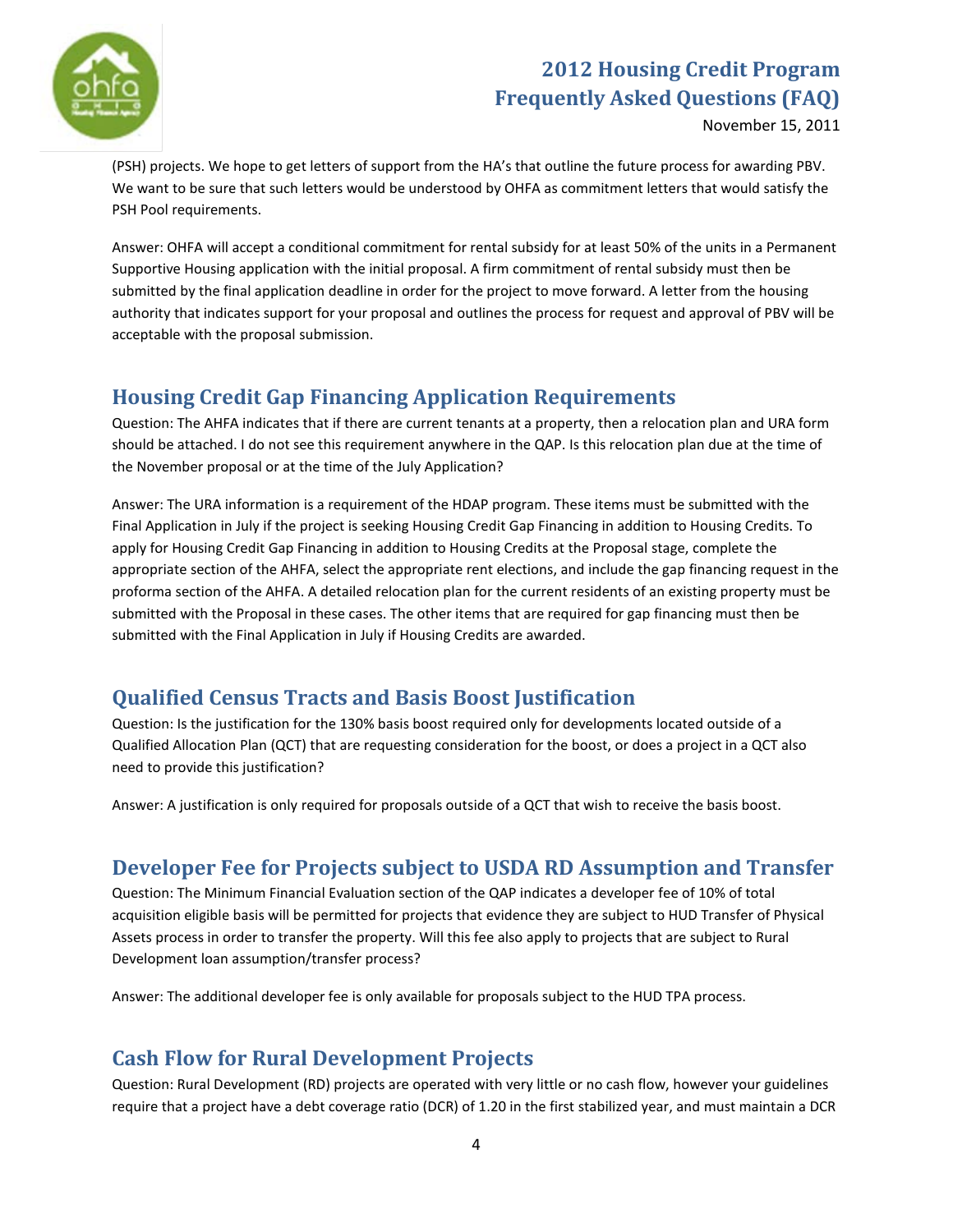

November 15, 2011

above 1.0 during the entire 15-year compliance period. RD will not allow a budget with this type of cash flow. RD reevaluates the operating costs each year and adjusts the rents accordingly so that the project operates at breakeven. Does a waiver need to be requested for an RD project? How will this be handled from an underwriting standpoint?

Answer: The DCR requirements are applicable to all proposals. We will consider an exception to the assumptions for annual income and annual expense increases if correspondence is submitted from the state RD office indicating that budget-based rental adjustments will be provided for the property.

## **Housing Credit Gap Financing Funding Levels and Availability of Funds**

Question: What is the anticipated maximum gap financing available for the 2012 funding round?

Answer: We are unable to advise potential applicants of a specific maximum amount of gap financing that may be available to 2012 Housing Credit proposals. The final amounts awarded will be based on our Minimum Financial Evaluation and on the overall availability of funds.

#### **Market Criteria for OHFA Narrative Form**

Question: Since the market study is due after the application deadline, is it possible the applicant could submit the Market Criteria portion of the narrative after the market study is complete?

Answer: Applicants who do not have their market study completed for the November 17 submission should submit the OHFA Narrative Form without the Market Criteria information. These applicants may then submit a revised form with the Market Criteria information completed when they submit the market study.

## **Schematic Plans and Topographical Maps**

Question: The Preliminary Architectural Plans section of the QAP requires a schematic site plan with the project proposal. In 2010, you confirmed that schematic site plans and topographical maps are not required for singlefamily scattered-site projects. Can you please confirm that this is still accurate?

Answer: A schematic site plan will not be required for single-family scattered-site projects at the Proposal stage. This item must be submitted for each site with the Final Application if housing credits are awarded.

The topographical map is no longer required from any applicant.

#### **Architectural Documents**

Question: When you required half size drawings for the Site Visit Folder, do you mean 11 x 17 (statement size)? The larger half size drawings will stick out of the sides of a standard size report folder.

Answer: Submit 11x17 drawings with your application, you can fold them in half to 8  $\frac{1}{2}$  by 11 size to fit in the folder.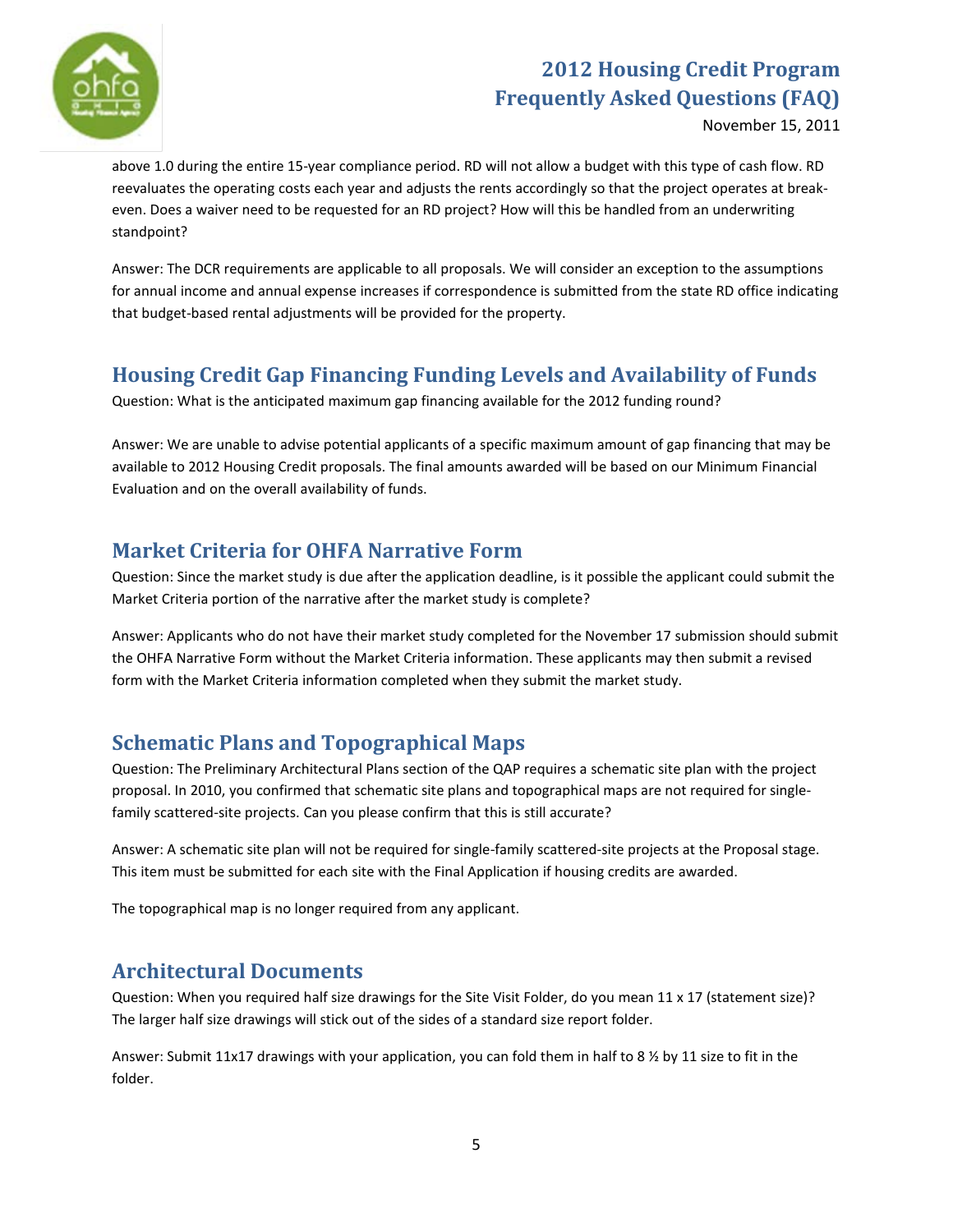

November 15, 2011

#### **Universal Design**

Question: The Additional Requirements portion of the Universal Design Requirements section indicates that units being rehabbed shall be "designed to incorporate these features to the extent possible", then goes on to state that all floors in a two or more story single-family house or townhome must meet the Fair Housing requirements.

We discussed the difficulty in achieving some of these items in the rehabilitation of an existing unit, and you were going to provide some clarification regarding this section.

Answer: OHFA has considered the issue of universal design in existing properties, and we recognize that not all universal design principles can be incorporated into every proposal. These principles are crafted as guidance to promote units designed to be used by all, with consideration for the limitations of existing units. Universal design features should be incorporated into existing units to the extent possible, with consideration given for existing design and cost to make changes to these features. We will consider the proposed design of your units during the Selection Process according to the Project Functionality category in the 2012 Qualified Allocation Plan.

## **Accessibility Agency Communication**

Question: Under the Universal Design requirements, the local accessibility agency within your project's county must be notified. In reviewing the list of accessibility agencies, I noticed that some counties have two agencies. Do we select one or must we notify both?

Answer: Notify both groups in cases where there are two agencies in the county.

## **Square Footage Calculation- All Inclusive**

Several questions have been received regarding the calculation of square footage for different types of buildings.

Include the floor space of all structures that have a foundation in the gross square footage of the proposed project.

## **Appraisals**

Question: I understand that an appraisal cannot be prepared more than six months prior to final application, but do not know when the appraisal must be submitted.

Also, the QAP indicates that any non-amortizing assumed debt included in the acquisition cost will be subtracted prior to calculation of acquisition cost per square foot for comparison with other applications. In appraisals for other states, we have typically incorporated the intangible value of the financing. Is this information required in Ohio?

Answer: The appraisal must be submitted as part of the final application in July 2012. Proposals that receive an award of credits in April must submit a final application in July.

We are presently developing appraisal guidelines for use beginning with the 2012 tax credit program and for all of our multifamily programs going forward. We expect to publish the final appraisal guidelines by the end of 2011.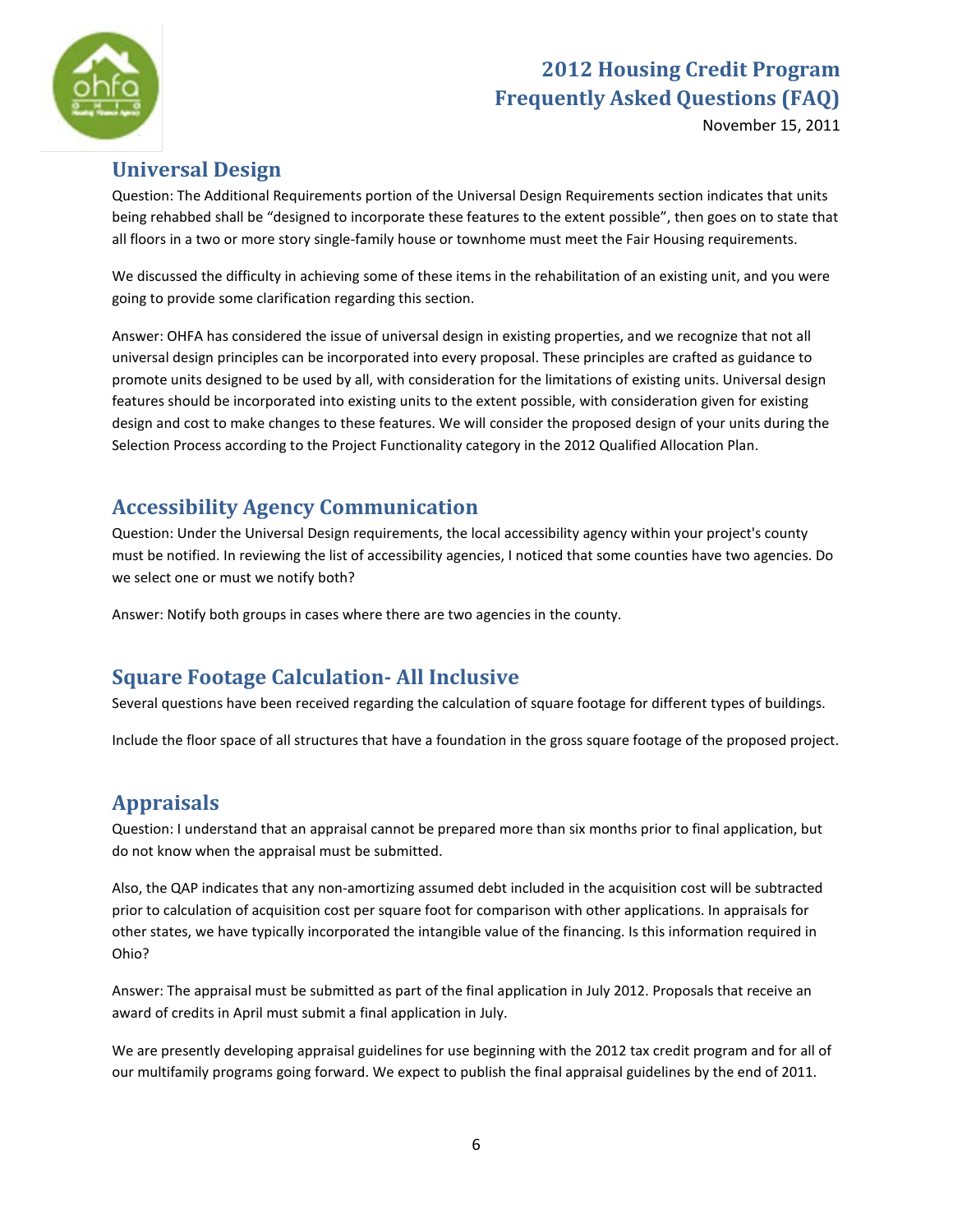

November 15, 2011

## **Square Footage Calculation**

Question: I noticed on page 28 of the QAP that it says, "All square footages shall be calculated and certified by the Architect of Record". Are you looking to see the architect's seal on the drawings somewhere, a separate letter by the architect, or something else?

Answer: Architects must calculate the square footage, and may indicate it on the cover sheet of the drawings or on their letterhead.

## **Maximum Common Area Square Footage**

Question: Will the "office/conference/service/support" space described on page 34 of QAP be included as common area square footage when confirming that the project design does not have common area in excess of 20% of the total gross building square footage?

Answer: These spaces will not be considered as common areas for the 2012 Housing Credit Program.

#### **Asset Management Fees**

Question: Are capitalized asset management fees charged by syndicators considered a "syndication expense", and therefore categorized as Professional Fees for the Total Professional Fee calculation?

Answer: Capitalized asset management fees will not be considered in the Total Professional Soft Cost calculation. This line item will be added to the Professional Fees when presenting gap financing requests to the OHFA Board.

## **Supportive Service Plans**

Question: Is there an index available for the Supportive Service Plan and Requirements?

Answer: OHFA does not have an index available for supportive service plans. Refer to Pages 29-30 of the 2012 QAP for guidance on the content of supportive service plans for senior and family developments.

## **Percentage of Ownership**

Question: In the AHFA under the "Participating Members of Ownership Entity" for the cell where we need to enter the percentage of ownership, the cell is formatted to only allow for two decimals. In the case of our applications, we need to enter a percentage with more decimals (0.0049% or 0.0051%).

Answer: For the percentage of ownership, enter the percentage of the general partner interest that each entity will own. For example, if the limited partners will own 99.99%, and the general partners 0.0049% and 0.0051%, then enter 49% and 51% for the general partners in these spaces.